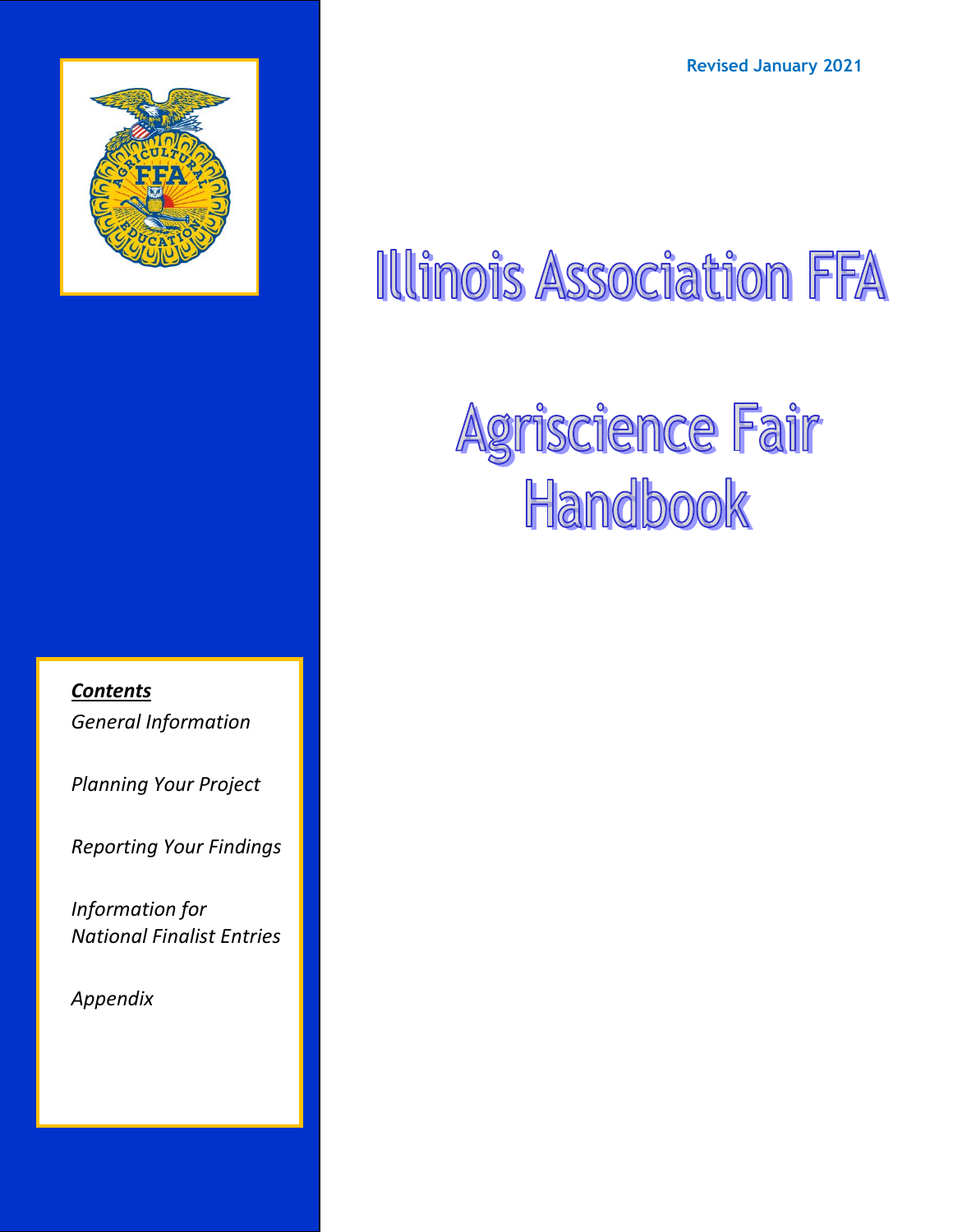#### **Illinois FFA Agriscience Fair General Information**

#### **PROGRAM PURPOSE:**

The FFA Agriscience Fair is designed for students interested in scientific principles and emerging technologies in the agricultural industry. The Agriscience Fair provides middle and high school students the opportunity to achieve local, state and national recognition for their accomplishments in agriscience. This program also gives students a chance to demonstrate and display agriscience projects that are extensions of their agriscience courses. Participation begins at the local level and progresses to state and national levels.

#### **GENERAL GUIDELINES:**

To qualify for the Illinois FFA Agriscience Fair each participant must be a current dues-paying FFA member in good standing with the local chapter, Illinois FFA Association and National FFA Organization during the school year in which the participant qualified to participate at the national level.

Students must be in grades  $7 - 12$  and conduct a scientific research project pertaining to the agriculture and food science industries and, present their findings to a panel of judges during the Illinois FFA State Convention. A graduating senior is considered eligible to compete at the state and national level up to and including his/her first national convention following graduation. The participant must also be enrolled in at least one agricultural education course during the school year in which the participant qualified to participate. Once a student places in the top three of a division and category at the national level, he/she can no longer compete in that division and category regardless of the research subject.

#### **MULTIPLE RESEARCH PROJECTS FROM A CHAPTER:**

If more than one agriscience project is entered from the same chapter and/or school, then projects must differ in Research hypotheses (questions or objectives), findings related to the research hypothesis (questions or objectives), conclusions, recommendations, and student researcher(s). Each student researcher may only participate in one project.

#### **ACCESSIBILITY FOR ALL STUDENTS:**

All special needs requests and appropriate documentation as outlined in the Accessibility Form at the end of this handbook must be submitted to the Agriscience Fair Superintendent by May 15.

#### **PLAGIARISM:**

An agriscience fair project must be the result of a student's own effort and ability. However, in securing information such as direct quotes or phrases, specific dates, figures or other materials, that information must be marked and identified appropriately. Non-compliance represents plagiarism and will automatically disqualify a participant.

Student researcher(s) may not:

- In any way falsify a permission form, scientific paper or display.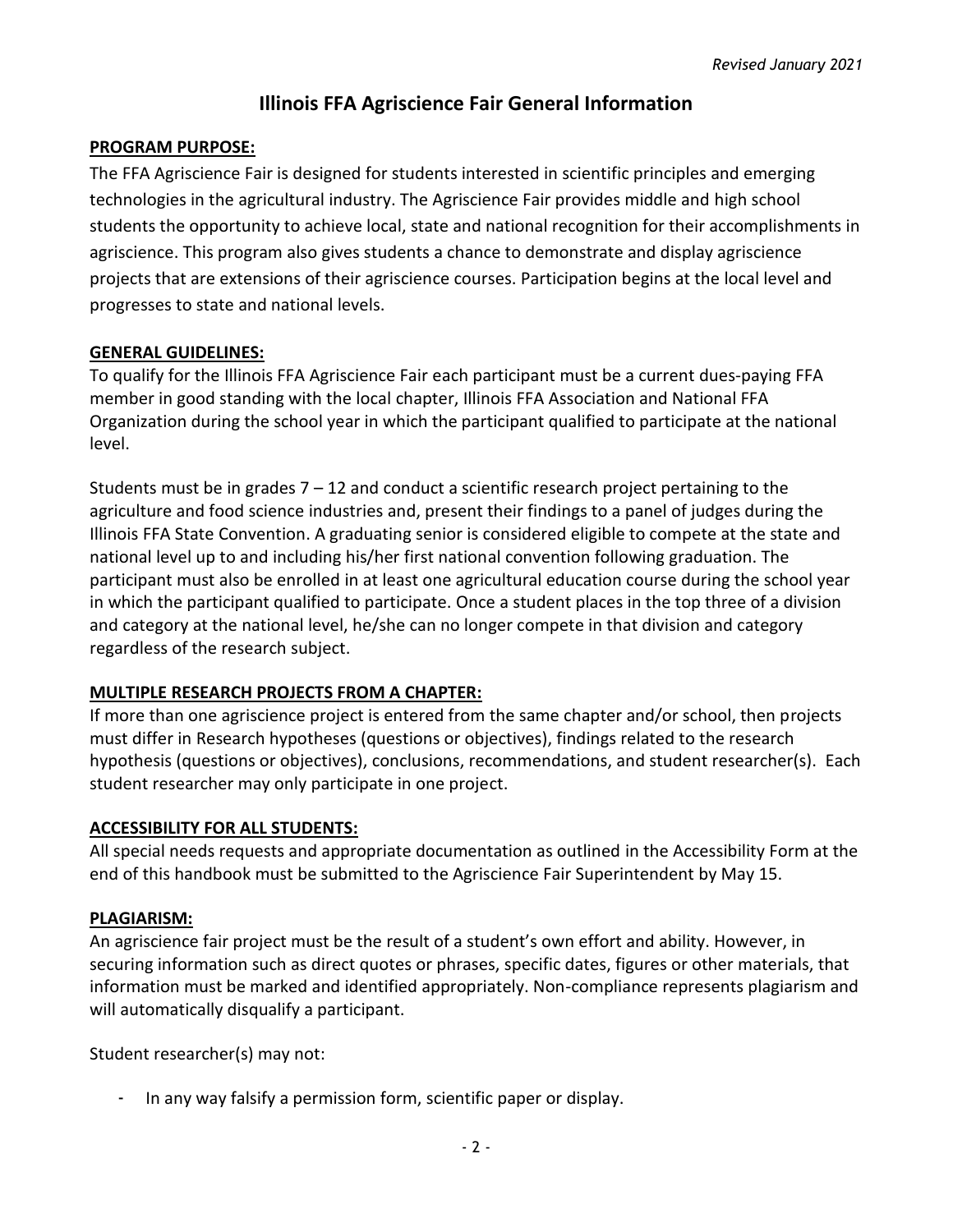- Use another person's results or thoughts as their own even with the permission of this person. This includes work done by a family member or a mentor.
- Use information or data obtained from the internet without proper citation.
- Re-enter a project with only minor changes.

#### **TIE-BREAKERS:**

In the event of a tie, the national finalist candidate winner will be determined by the score of the written report. If a tie still exists, the tie will be broken on scores received in the following sections or the convention interview in the following order: knowledge gained, thoroughness/information, results/conclusions.

#### **AWARDS:**

National Finalist Candidates and additional special awards will be designated as funding is available. Advisors will be notified via e-mail regarding which projects were selected as national finalist candidates.

The following awards being presented:

- a. National Finalist Candidates- presented with National FFA Recognition Plaque on stage
- b. Special Awards as funding allows
- c. All participants Agriscience Fair Medal during the Agriscience Fair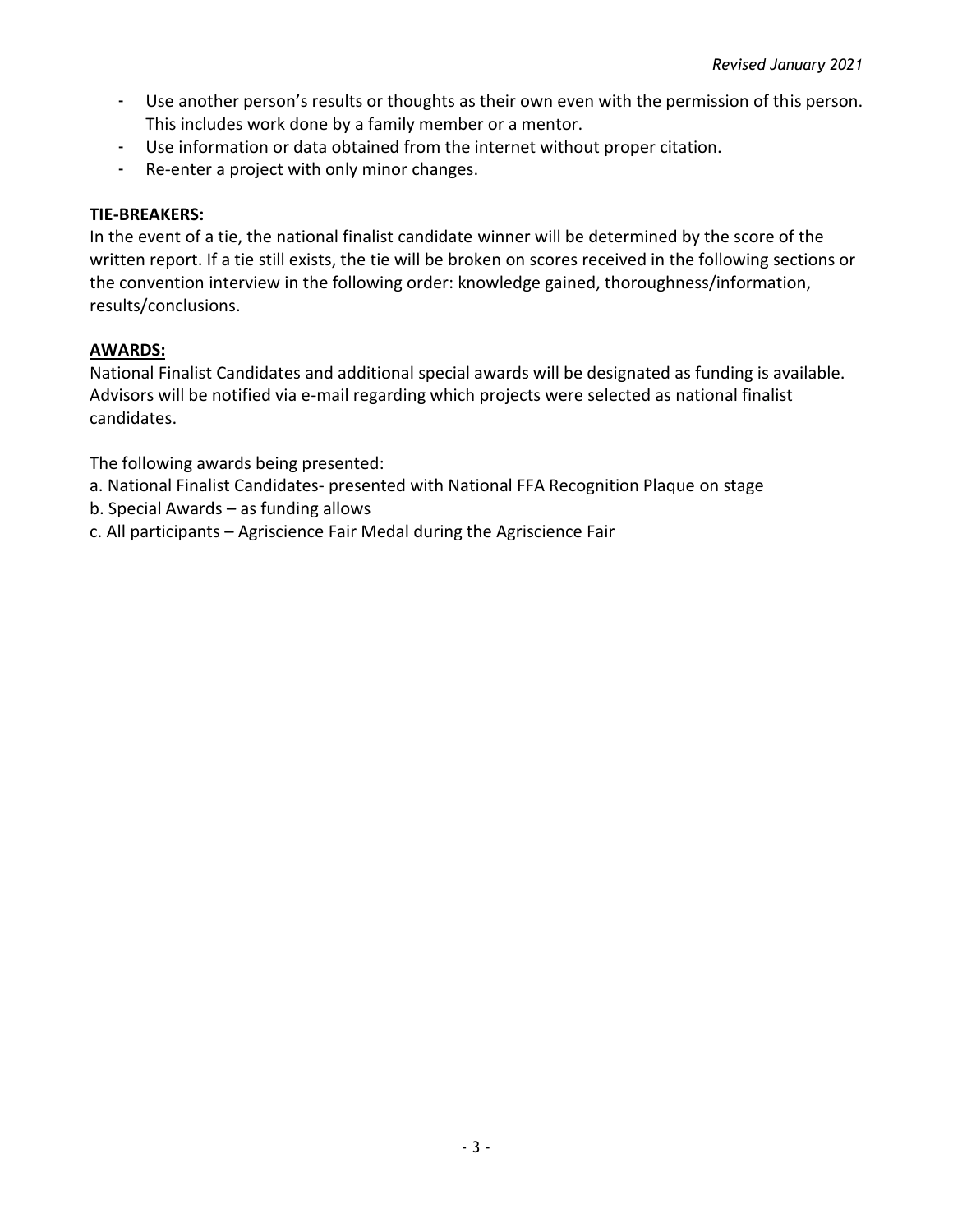#### **Illinois FFA Agriscience Fair Timeline/Due Dates - 2021**

- April 15<sup>th</sup> Deadline to enter projects into the Illinois FFA Agriscience Fair via [www.ilaged.org](http://www.ilaged.org/) Events Registration. [Instructions can be found at this link.](https://www.ilaged.org/docs/events/91352_Agriscience%20Fair%20Upload%20Instructions.pdf)
- April  $20<sup>th</sup>$  Applications will be reviewed by the fair superintendent to determine agriculture relevance of the project and ensure all projects are entered in the proper category and that the project is scientific in nature. Participants/Advisors will be notified of any category changes or concerns.
- May 1<sup>st</sup> Written reports will be e-mailed to the Agriscience Fair superintendent. Reports will be shared with reviewers by the second week of May.
- May  $29<sup>th</sup>$  Written reports will be evaluated by two reviewers with the average score serving as 25% of the overall score for the Illinois Association FFA Agriscience Fair.
- June 8<sup>th</sup> Agriscience Fair Interviews will be held to determine the remaining 75% of the overall score. Official dress is required for this event. Participants should only bring their display.

#### **Schedule for Day of the Event – Subject to Change Based on Format of Convention**

- 9:00 a.m. Judges Check-In in Designated Area
- 9:15 a.m. Judges Meeting and Review of Materials/Expectations
- 9:30 a.m. Students will be interviewed by a qualified committee at designated interview times (15 minutes in length and 5 minutes to set-up). Lunch and parking garage vouchers will be provided to judges.
- June 9<sup>th</sup> National Finalists will be recognized on stage at the Illinois Association FFA State Convention (more details to follow). There will not be a dinner in 2021.
- June 10<sup>th</sup> Displays can be removed from the Illinois Association FFA State Convention.
- June 25<sup>th</sup> National Finalist Entries due to National FFA Center online.
- July  $1<sup>st</sup>$  Deadline for FFA Advisors to certify national entries online.
- July 7-16<sup>th</sup> National FFA Online Finalist Selection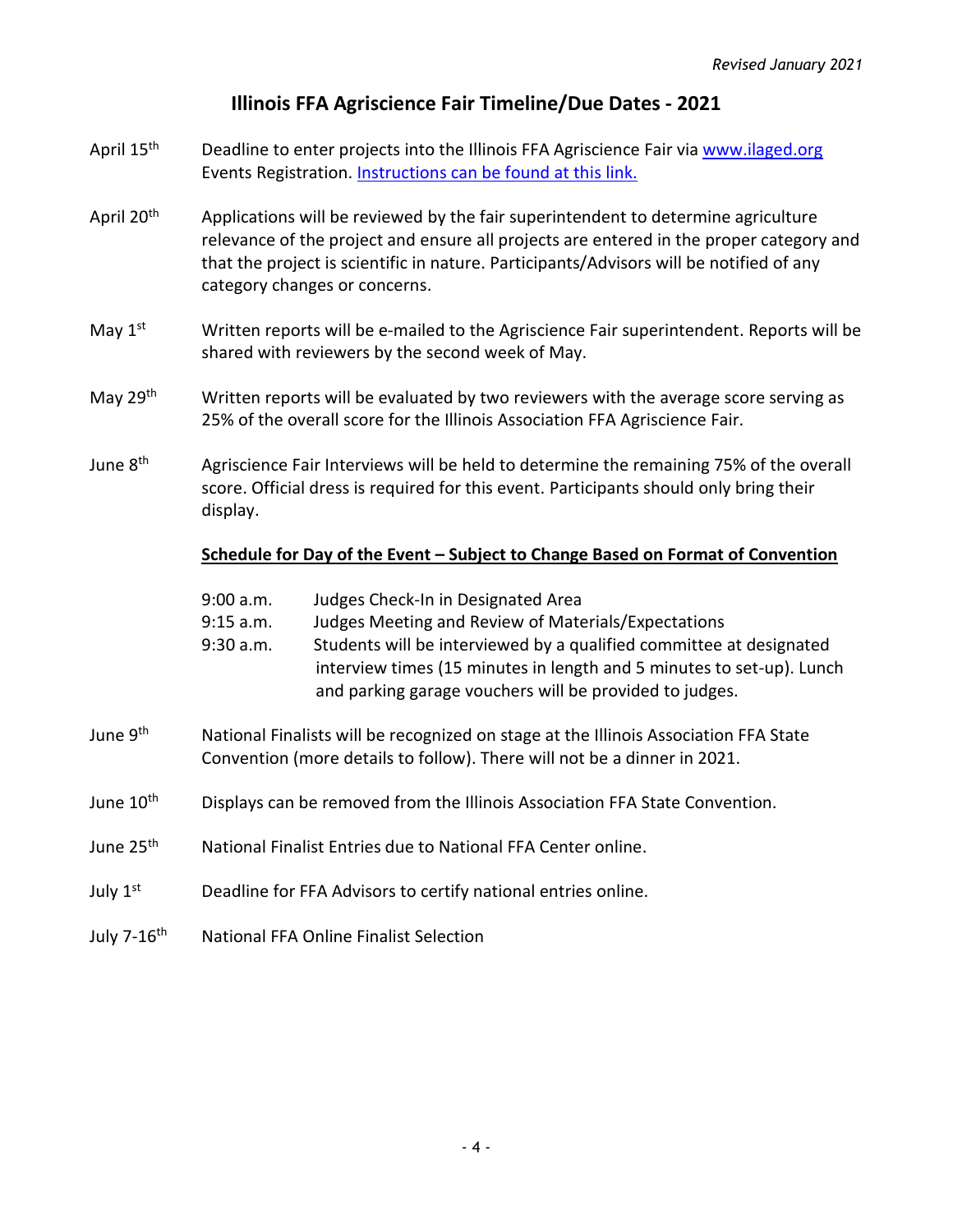

# *Planning Your Agriscience Fair Project*

- *Human Vertebrate Guidelines*
- *Non-Human Vertebrate Guidelines*
- *Selecting a Division*
- *Selection a Category*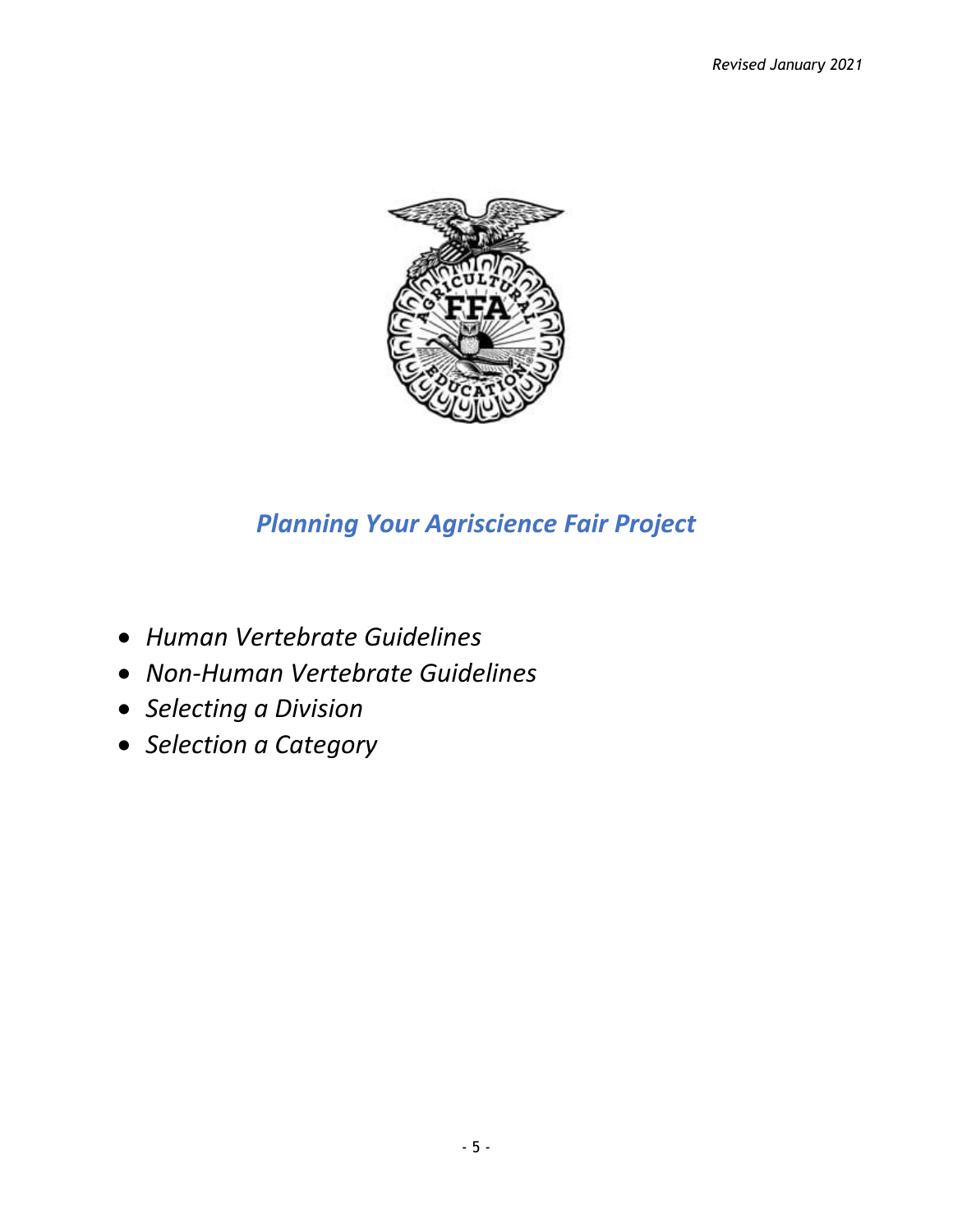#### **HUMAN VERTEBRATE GUIDELINES**

The following policies will govern the use of human beings in agriscience fair research projects: 1. No projects involving human cultures of any type (mouth, throat, skin or otherwise) are allowed. However, tissue cultures purchased from reputable biological supply houses or research facilities are suitable for the student researcher(s) use.

2. Projects that involve taste, color, texture or any other choice are allowed, but are limited to preference only. Quantities of normal food and non-alcoholic beverages are limited to normal serving amounts or less. No project may use drugs, food or beverages in order to measure their effect on a person.

3. The only human blood that may be used is that which is either obtained through a blood bank, hospital or laboratory. No blood may be drawn by any person or from any person specifically for an agriscience project. This rule does not preclude student researcher(s) making use of the data collected from blood tests not made exclusively for an agriscience project.

4. Psychological, educational and opinion studies are allowed. Projects that involve learning, ESP, motivation, hearing and vision are also permitted (examples might include surveys, questionnaires, tests, etc.).

5. Data/record review studies in which the data is taken from preexisting data sets that are publicly available and/or published and do not involve any interaction with humans or the collection of any data from a human participant for the purpose of the research project are allowed.

6. No project will be allowed that is in violation of these rules. No person may perform any experiment for student researcher(s) that violates any of the rules.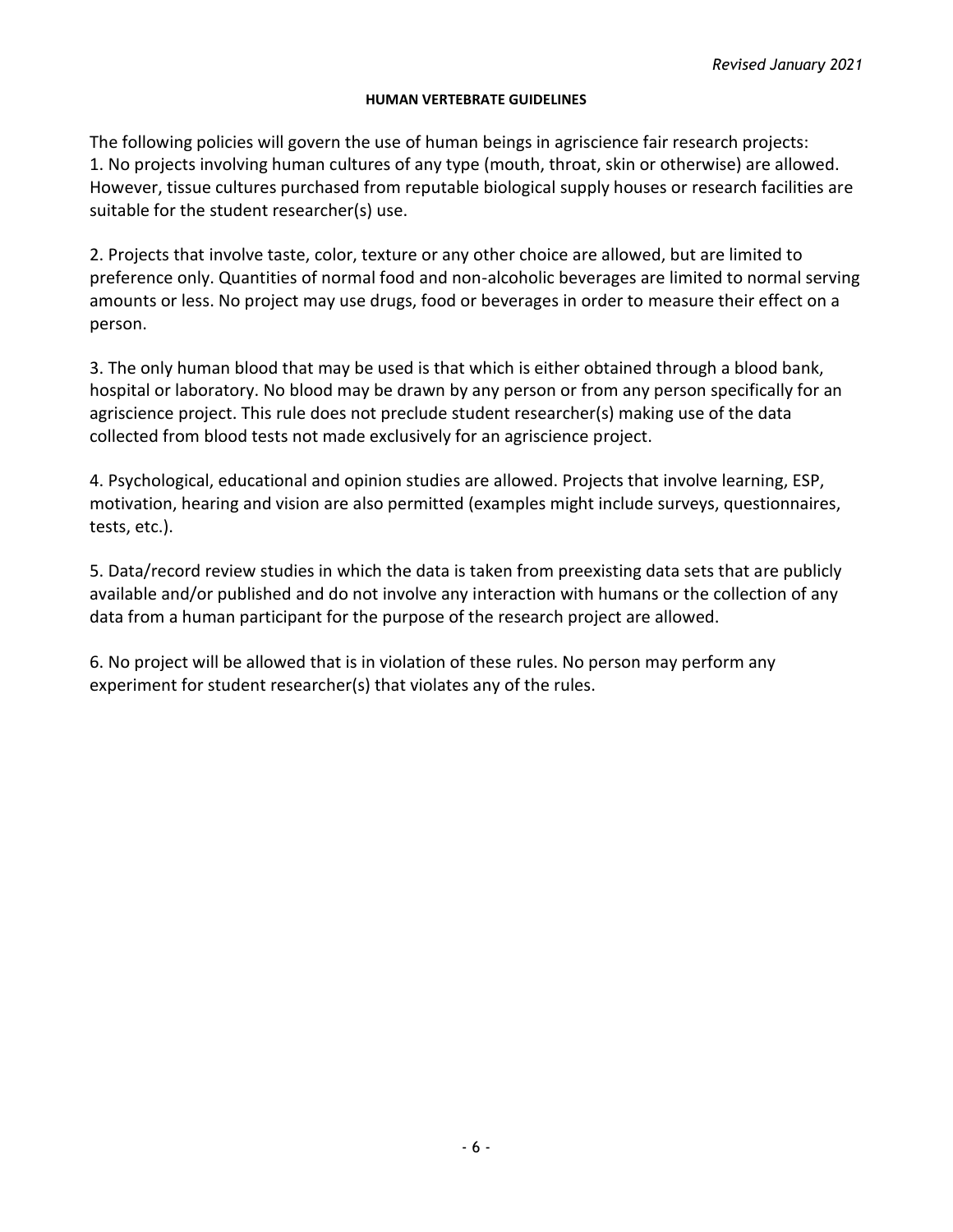#### **NON-HUMAN VERTEBRATE GUIDELINES**

The following policies will govern the use of non-human vertebrates in agriscience fair research projects:

- 1. The use of vertebrate animals in agriscience projects is allowable under the conditions and rules below. Vertebrate animals are defined as:
	- a. Live, nonhuman vertebrate mammalian embryos or fetuses.
	- b. Tadpoles.
	- c. Bird and reptile eggs within three days (72 hours) of hatching.
	- d. All other non-human vertebrates (including fish) at hatching or birth.
- 2. Vertebrate animal studies may be conducted at a home, school, farm, ranch, in the field, etc. This includes:
	- a. Studies of animals in their natural environment.
	- b. Studies of animals in zoological parks.
	- c. Studies of livestock that use standard agricultural practices.
	- d. Studies of fish that use standard aquaculture practices.
- 3. Intrusive techniques used cannot exceed momentary pain and must comply with commonly accepted agriculture and livestock management procedures.
- 4. Student researcher(s) are prohibited from designing or participating in an experiment associated with the following types of studies on vertebrate animals:
	- a. Induced toxicity studies with known toxic substances that could cause pain, distress or death, including but not limited to alcohol, acid rain, harmful chemicals, or heavy metals.
	- b. Behavioral experiments using conditioning with aversive stimuli, mother/infant separation or induced helplessness.
	- c. Studies of pain.
	- d. Predator/vertebrate prey experiments.
- 5. Food and water cannot be used or withheld for more than 24 hours for maze running and other learning or conditioning activities.
- 6. The student researcher(s) and advisor have the responsibility to see that animals are properly cared for in a well-ventilated, lighted and warm location with adequate food, water and sanitary conditions. Care must be taken to see that organisms are properly cared for during weekends and vacation periods.
- 7. Livestock or fish raised for food using standard agricultural/aquacultural production practices may be euthanized by a qualified adult for carcass evaluation.
- 8. No vertebrate animal deaths due to the experimental procedures are permitted in any group or subgroup.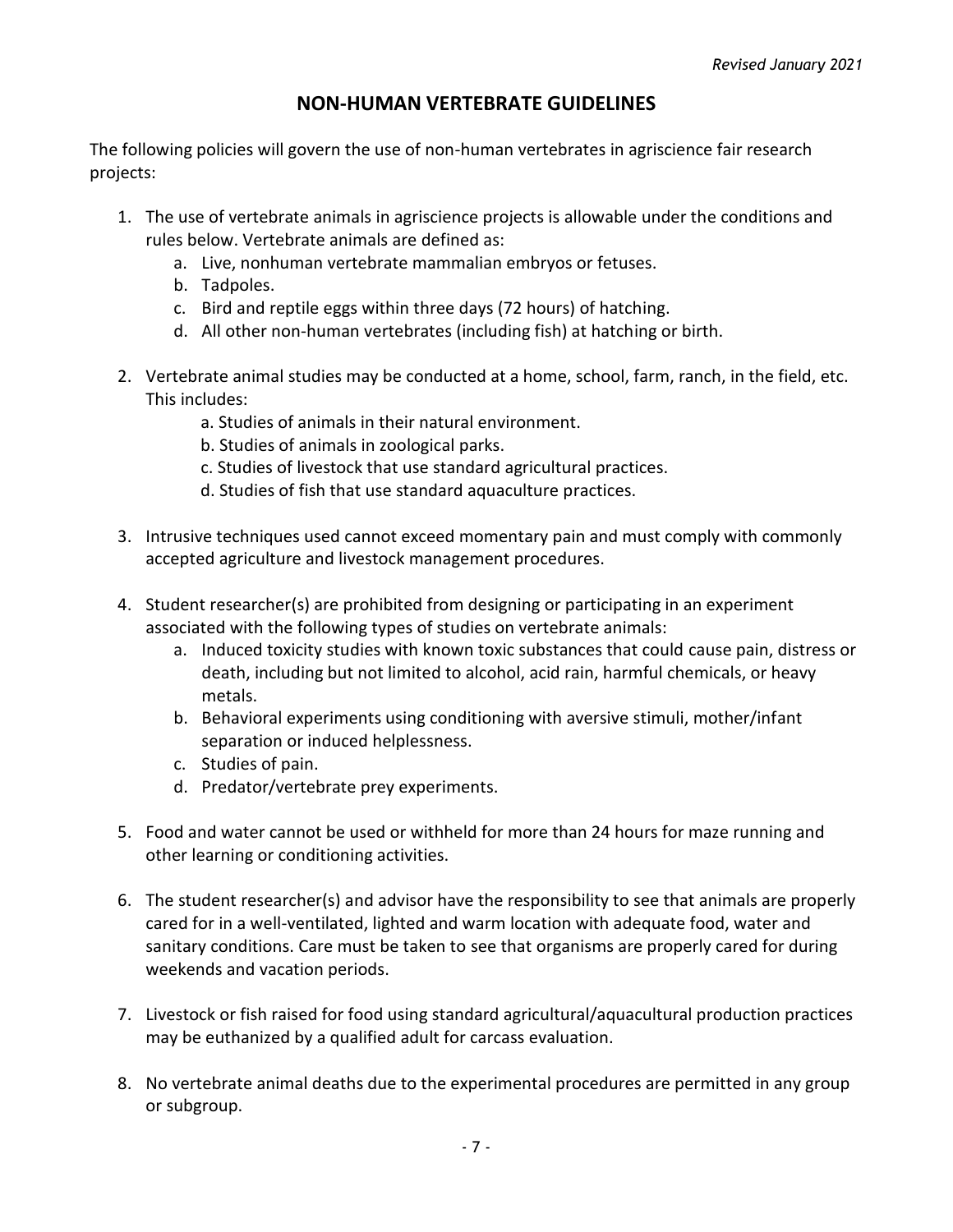- a. Studies that are designed or anticipated to cause vertebrate animal death are prohibited.
- b. Any death that occurs must be investigated by a veterinarian or another professional qualified to determine if the cause of death was incidental or due to the experimental procedures. The project must be suspended until the cause is determined and then the results must be documented in writing.
- c. If death was the result of the experimental procedure, the study must be terminated, and the study will not qualify for the National FFA Agriscience Fair.
- 9. Projects that involve behavioral studies or newly hatched chickens or other birds will be allowed, provided no change has been made in the normal incubation and hatching of the organism and all vertebrate rules are followed.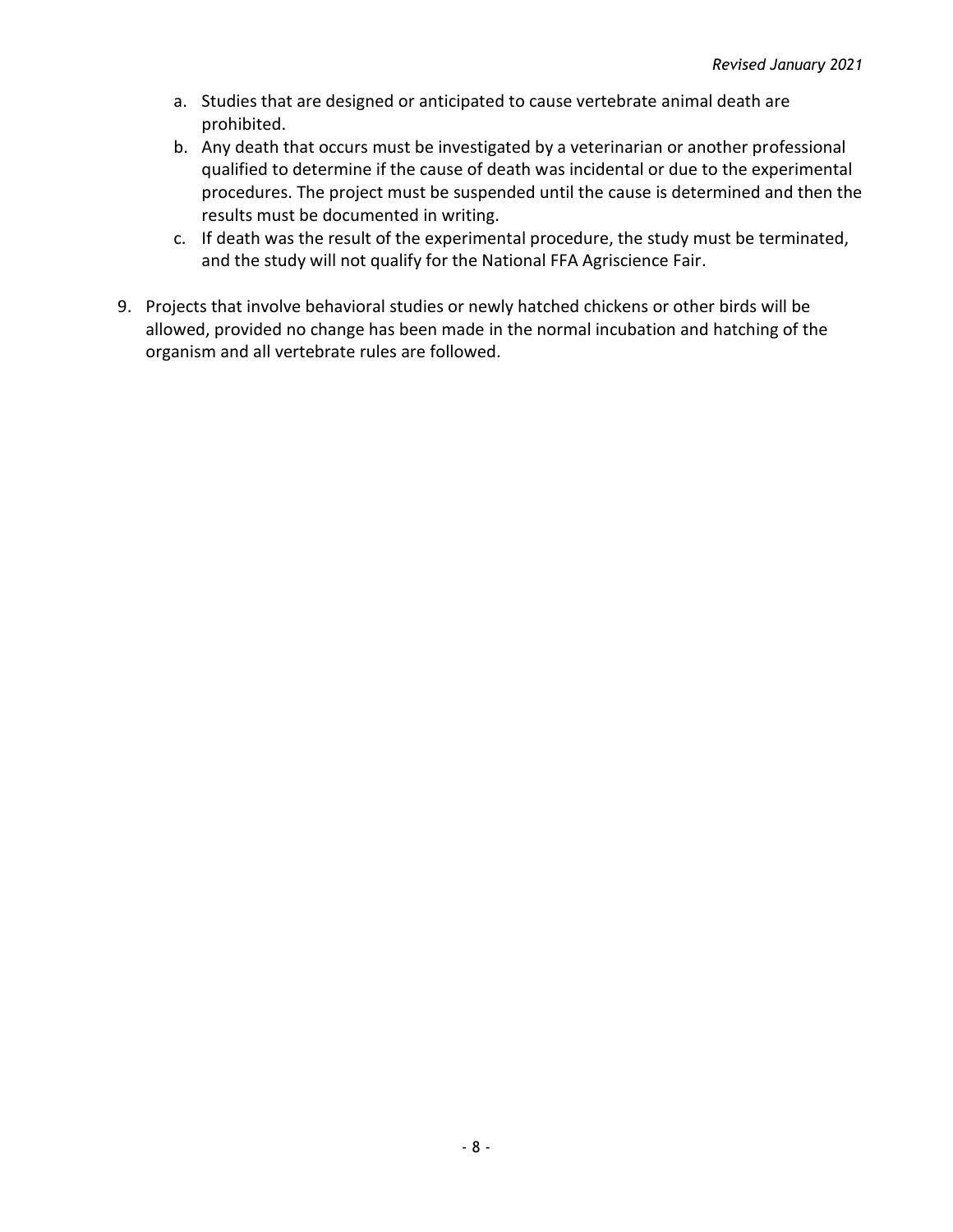### **SELECTING A DIVISION**

Students can compete in the Agriscience Fair as an individual or as a team. Each member and/or team may enter only one project. Exhibited projects and project reports will be the result of the students' own efforts. A team is a maximum of two members working cooperatively on the same project.

- Division 1 Individual member in grades 7 and 8
- Division 2 Team of two members in grades 7 and 8
- Division 3 Individual member in grades 9 and 10
- Division 4 Teams of two members in grades 9 and 10
- Division 5 Individual member in grades 11 and 12
- Division 6 Team of two members in grades 11 and 12

Grade level is determined by the grade of the student at the time of application. Teams may consist of two students from different grades; however, the grade of the older student will be used to determine the division for competition. Team members must be from the same chapter at the time of qualification.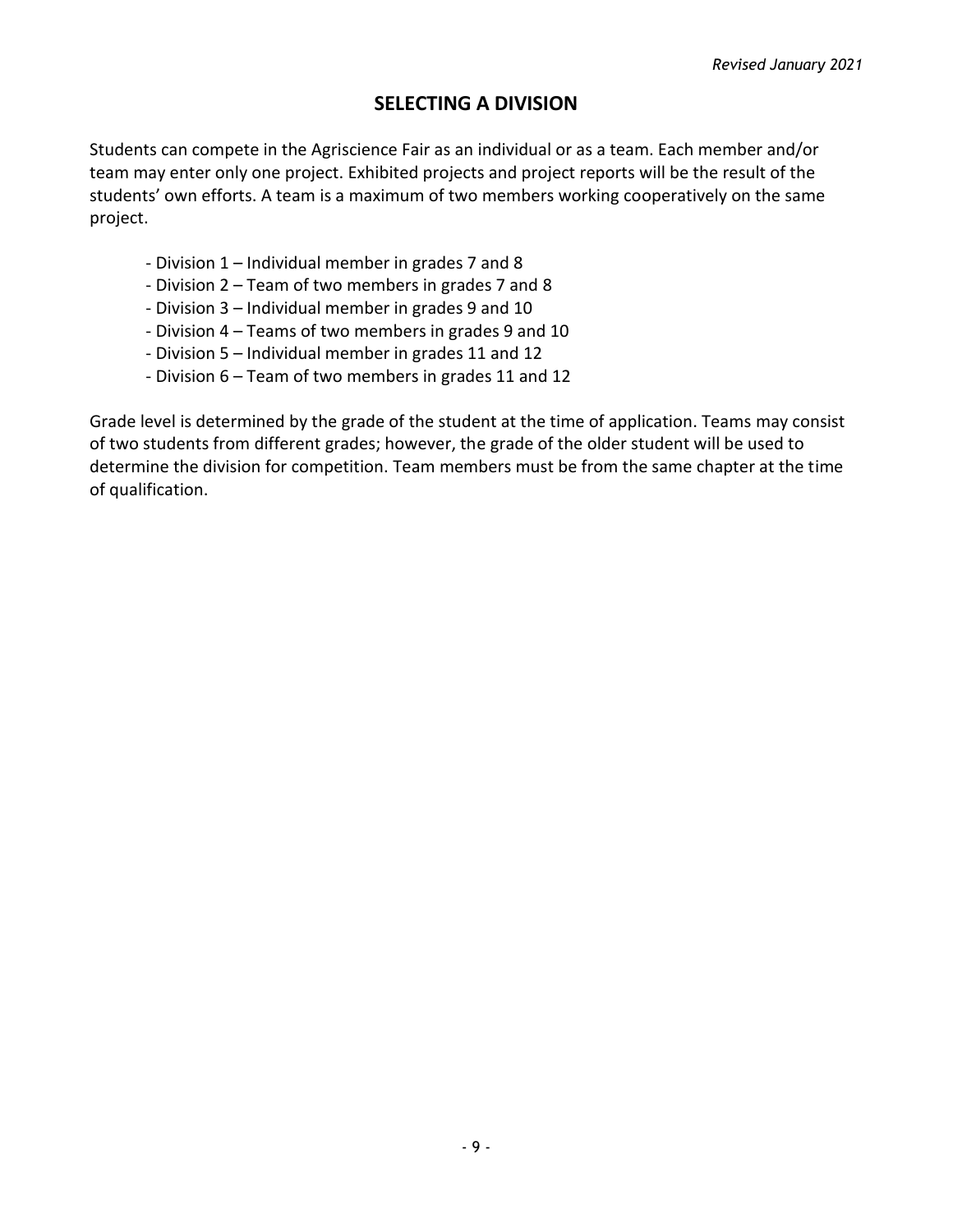### **SELECTING A CATEGORY**

Students must identify the appropriate category for their project. Any project that is placed in a questionable category will be submitted to the National FFA Organization for review prior to the Illinois FFA Agriscience Fair.

#### • *Animal Systems*

The study of animal systems, including life processes, health, nutrition, genetics, management and processing, through the study of small animals, aquaculture, livestock dairy, horses and/or poultry.

#### *Examples*:

- Compare nutrient levels on animal growth
- Research new disease control mechanisms
- Effects of estrous synchronization on ovulation
- Compare effects of thawing temperatures on livestock semen
- Effects of growth hormone on meat/milk production

#### • *Environmental Services/Natural Resource Systems*

Environmental Service Systems: The study of systems, instruments and technology used to monitor and minimize the impact of human activity on environmental systems.

Natural Resource Systems: The study of the management, protection, enhancement and improvement of soil, water, wildlife, forests and air as natural resources. The study of systems, instruments and technology used in waste management; the study of the management of soil, water, wildlife, forests, and air as natural resources and their influence on the environment.

#### *Examples*:

- Effects of agricultural chemicals on water quality
- Effects of cropping practices on wildlife populations
- Compare water movements through different soil types

#### • *Food Products and Processing Systems*

The study of product development, quality assurance, food safety, production, sales and service, regulations and compliance and food service within the food science industry.

#### *Examples*:

- Effects of packaging techniques on food spoilage rates
- Resistance of organic fruits to common diseases
- Determining chemical energy stored in foods
- Control of molds on bakery products
- Effects of the amount of sucrose used in baked goods
- Use of a triangle test in sensory science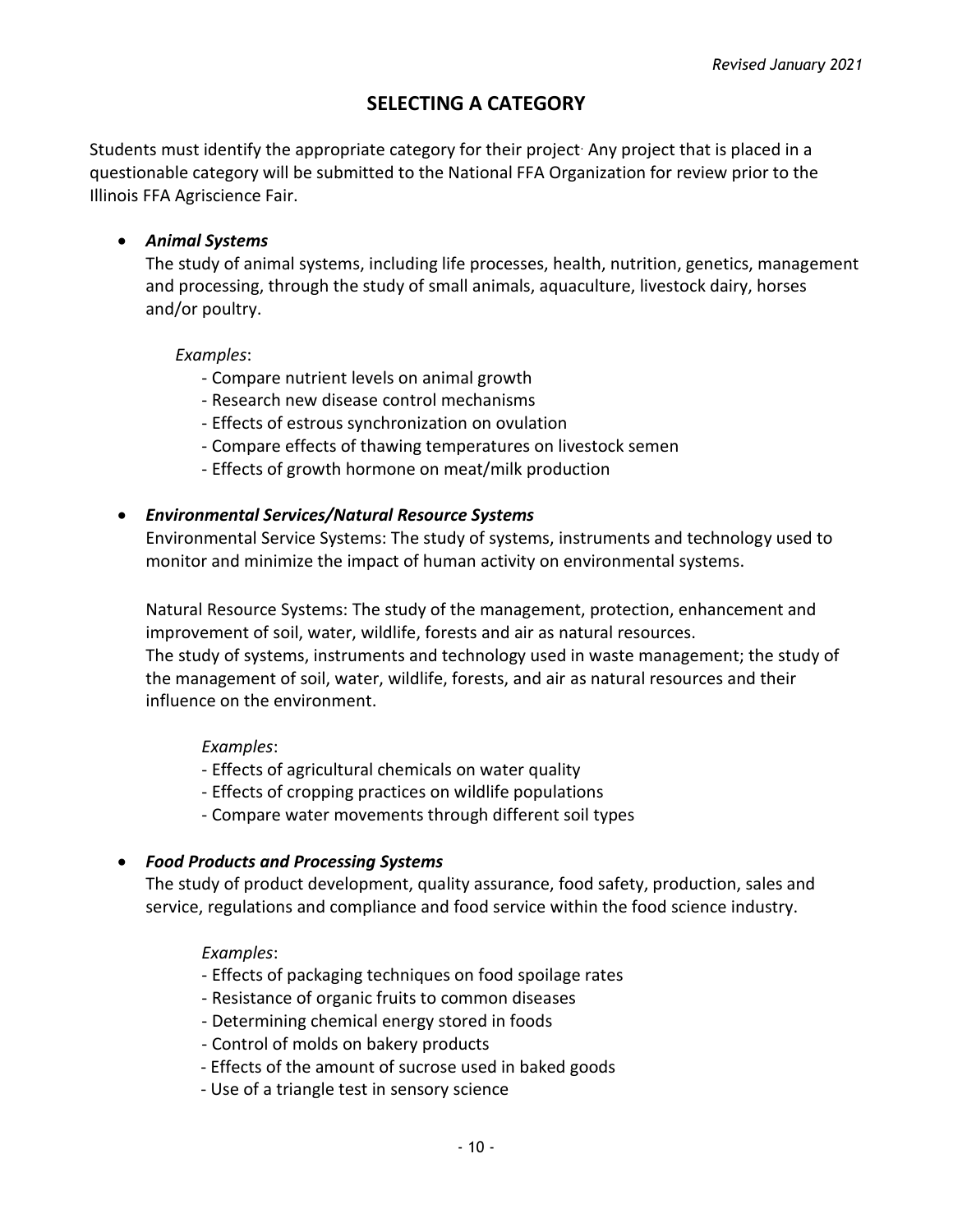#### • *Plant Systems*

The study of plant life cycles, classifications, functions, structures, reproduction, media and nutrients, as well as growth and cultural practices, through the study of crops, turf grass, trees and shrubs and/or ornamental plants.

#### *Examples*:

- Determine rates of transpiration in plants
- Effects of heavy metals such as cadmium on edible plants
- Compare GMO and conventional seed/plant growth under various conditions
- Effects of lunar climate and soil condition on plant growth
- Compare plant growth of hydroponics and conventional methods

#### • *Power, Structural and Technical Systems*

The study of agricultural equipment, power systems, alternative fuel sources and precision technology, as well as woodworking, metalworking, welding and project planning for agricultural structures.

#### *Examples:*

- Develop alternate energy source engines
- Create minimum energy use structures
- Compare properties of various alternative insulation products
- Investigation of light/wind/water energy sources

#### • *Social Systems*

The study of human behavior and the interaction of individuals in and to society, including agricultural education, agribusiness economic, agricultural communication, agricultural leadership and other social science applications in agriculture, food and natural resources.

#### *Examples:*

- Investigate perceptions of community members towards alternative agricultural practices
- Determine the impact of local/state/national safety programs upon accident rates in agricultural/natural resource occupations
- Comparison of profitability of various agricultural/natural resource practices
- Investigate the impact of significant historical figures on a local community
- Determine the economical effects of local/state/national legislation impacting agricultural/natural resources
- *-* Consumer confidence and understanding of food labels
- Economic effect of employment rate and meat consumption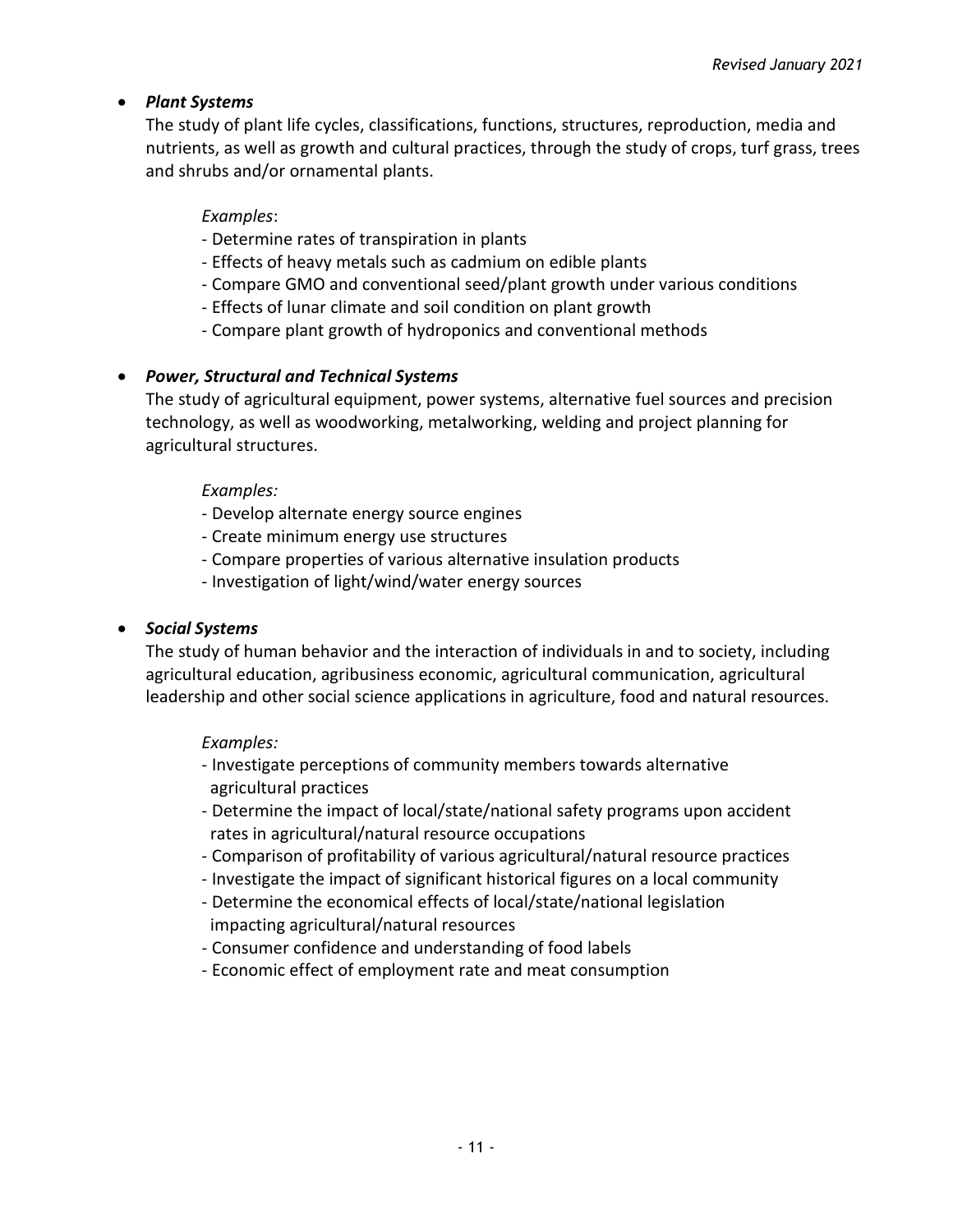

## *Reporting the Findings of Your Agriscience Fair Project*

- Project Components
	- o Log Book
	- o Written Report
	- o Display
	- o Interview
- The Written Report Components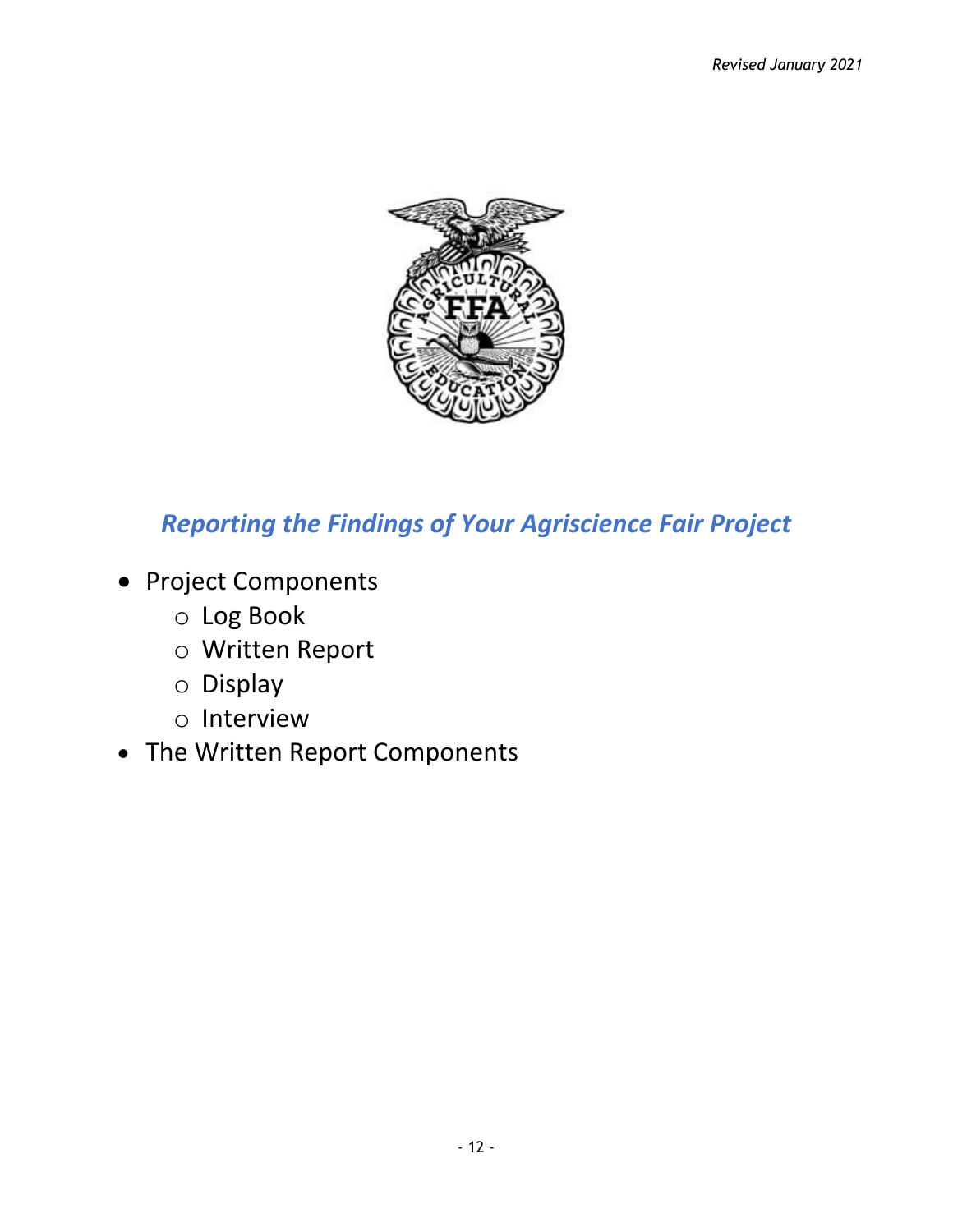### **PROJECT COMPONENTS**

#### • **LOG BOOK**

The log book is one of the most important pieces of a research project. It will contain accurate and detailed notes of a well-planned, implemented research project. The notes should be a consistent and thorough record of the project. These notes will be the greatest aid when composing the written report.

#### • *WRITTEN REPORT*

As developing student researchers, the expectations for the written report are slightly different for Divisions 1 and 2 (7th and 8th grade students) compared to Divisions 3, 4, 5 and 6. The purpose of the rubric for Divisions 1 and 2 is to introduce young student researchers to the process of scholarly thinking. As the student researcher ages, skills grow and advance to utilize the rubric for Divisions 3-6 (grades 9-12).

The written report must be submitted on [www.ilaged.org](http://www.ilaged.org/) to the Agriscience Fair Superintendent by May  $1<sup>st</sup>$  in a Word document for review by a panel of judges. The written report will be scored prior to the day of the event. Scores from the written report will count as 25 percent of the overall score. Interview judges will not see the scores from the written report and the convention interview score will account for 75 percent of the overall score.

#### • *DISPLAY*

All projects must have the following information attached to the exhibit:

- Name of person(s) responsible for developing the project
- Chapter name, State
- Title of category entered
- Division entered  $(1, 2, 3, 4, 5, 6)$

Digital printing of the poster display is recommended. It is recommended that the display is a stable flat display, with no attachments (with rings, taped, etc.) as they will be displayed on an easel during the interview. Tri-fold poster boards are not recommended. The maximum size for a project is 48 inches wide by 30 inches deep (the distance from front to back) by 36 inches high (from top of table to top of display). Participant(s) are responsible for providing backing for the poster if needed.

No props, logbooks, handouts, or electronics are permitted. No tablets, iPads, cell phones, or other electronic devices will be permitted. Failure to meet these requirements will result in disqualification.

#### • *INTERVIEW*

All exhibitors are required to meet either face-to-face or electronically (per approval from event superintendent) with the judges to explain their projects. Explanation and questioning may not exceed 15 minutes. The interview is an opportunity for judges to ask questions about the project. Interview and questions for agriscience fair participants will normally be five to 10 minutes. A team project must be presented by a team of two. If only one team member is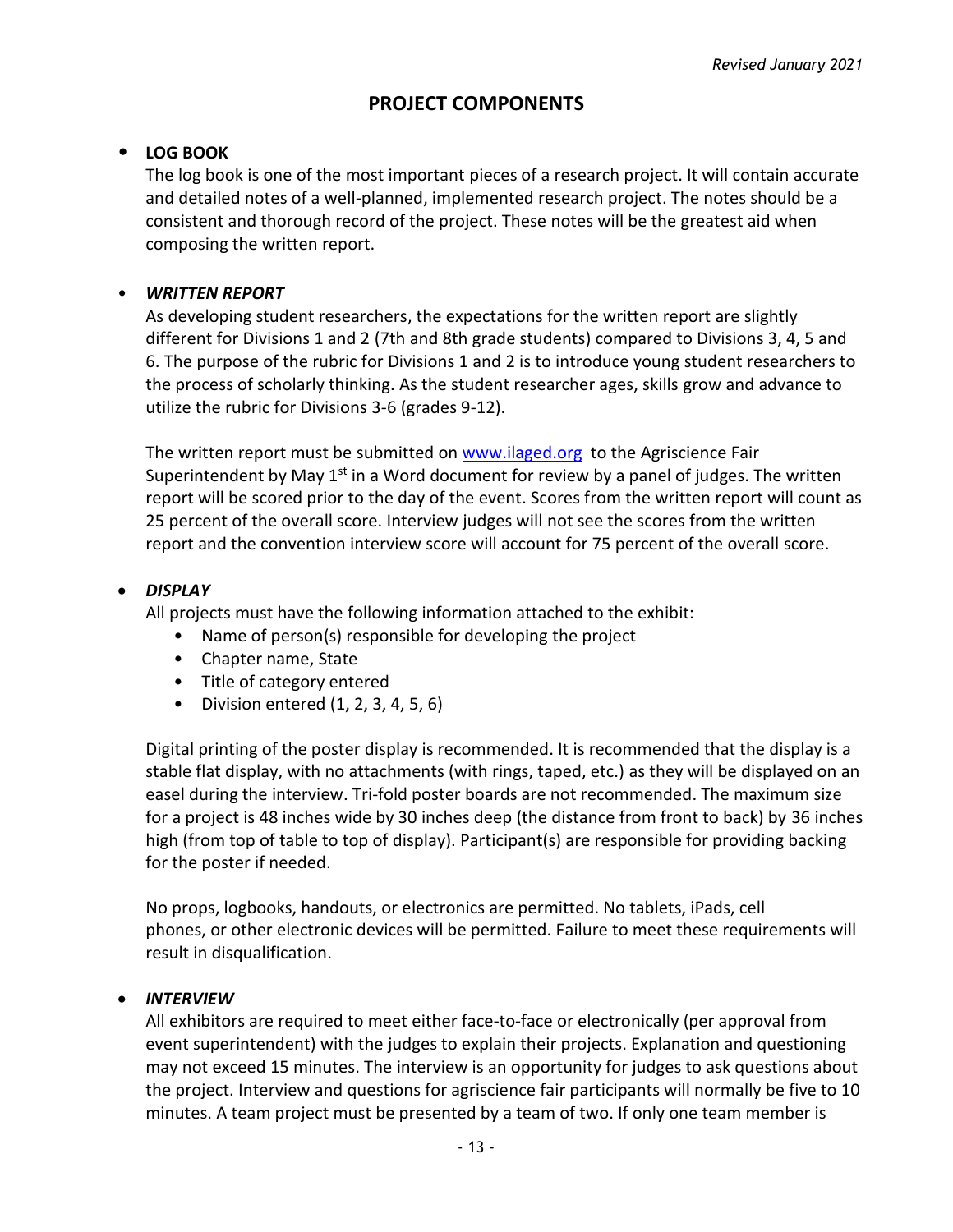present, the team cannot be selected as a national finalist. Substitutions are not permitted and will cause disqualification. Exhibitors with conflicts due to participation in other FFA competitions/events must notify the superintendent prior to the day of the event for preferential scheduling.

Presentations will be made to judges at a pre-determined interview time. The exhibitor will have an easel to utilize for the display.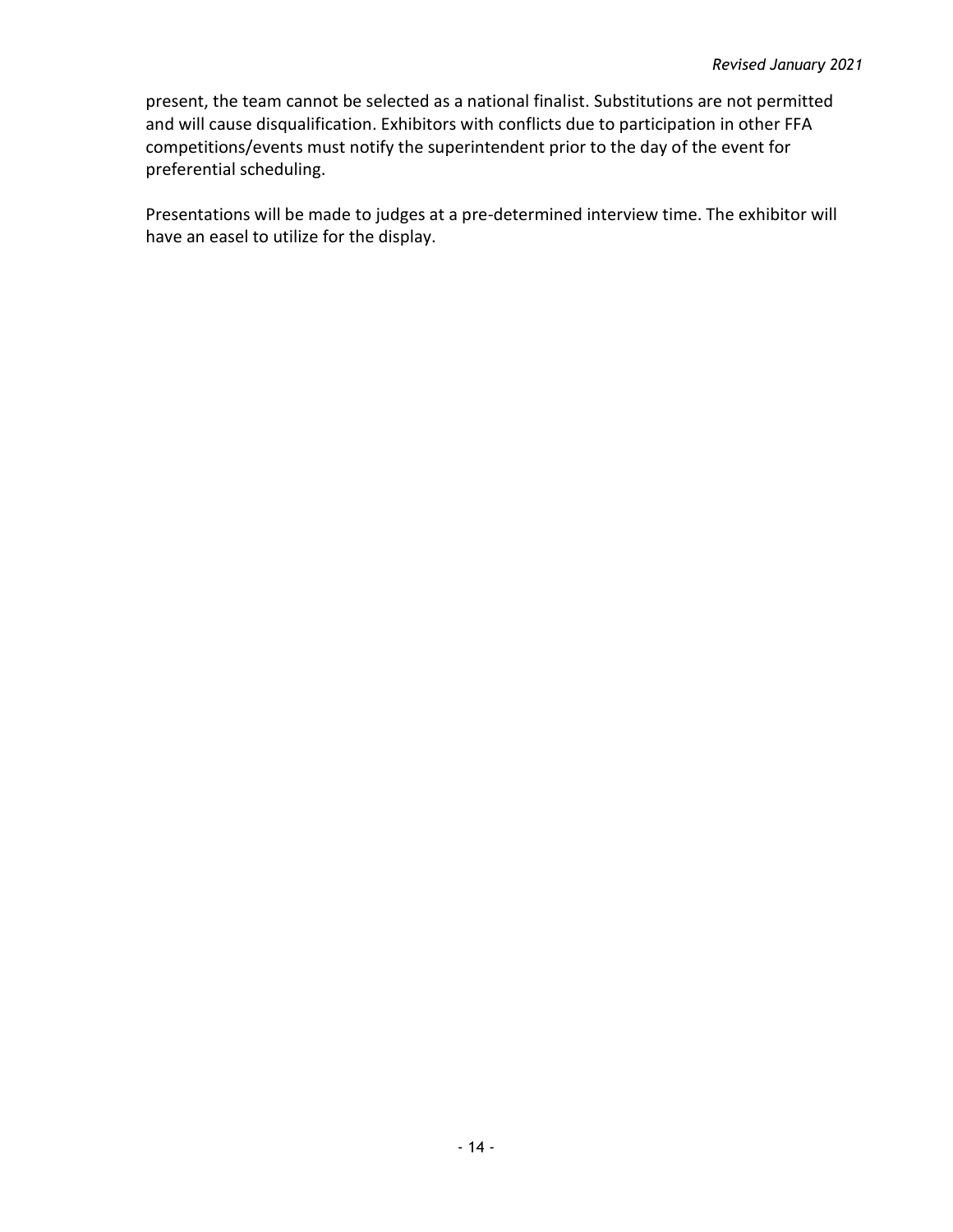### **THE WRITTEN REPORT**

#### **Format of Report:** *The written report template is required for state competition.*

- Font size must be 12 using Arial, Courier or Times New Roman font.
- The report should be double spaced.
- The written report template for Division 1 & 2 can be found at <https://ffa.app.box.com/s/cf4o9ys85ieer7z5xqcjn17raji0tvgp/file/289991270987>
- Division 3-6 can be found at <https://ffa.app.box.com/s/cf4o9ys85ieer7z5xqcjn17raji0tvgp/file/289990393154>
- The report should use APA style  $6<sup>th</sup>$  ed. Revised for all in-text and reference list citations. See the Owl @ Purdue website for APA formatting information: [https://owl.purdue.edu/owl/purdue\\_owl.html](https://owl.purdue.edu/owl/purdue_owl.html) Additionally, an APA style book can be purchased or checked out from your local library.

| Division 1-2 (Grades 7-8) | Division 3-6 (Grades 9-12)                            |
|---------------------------|-------------------------------------------------------|
| See Summary below.        | <b>ABSTRACT</b>                                       |
|                           | A brief summary of the paper, which concisely         |
|                           | describes the purpose, methods, results and           |
|                           | conclusions. May include potential research           |
|                           | applications or future research. Should not           |
|                           | contain cited references. It should be no longer      |
|                           | than one page and in paragraph form. Because          |
|                           | this is the first page of the project report, it will |
|                           | be where the reader forms an opinion on the           |
|                           | study. In the abstract, arrange the points as:        |
|                           | 1. Purpose                                            |
|                           | 2. Procedure                                          |
|                           | 3. Results                                            |
|                           | 4. Conclusions                                        |
|                           | This section would include methods, results/          |
|                           | effects of major treatments, and main                 |
|                           | conclusions. Do not include discussion, citations     |
|                           | and footnotes, or references to tables and figures.   |

| Division 1-2 (Grades 7-8)                         | Division 3-6 (Grades 9-12)                          |
|---------------------------------------------------|-----------------------------------------------------|
| <b>IMPORTANCE</b>                                 | <b>INTRODUCTION</b>                                 |
| The importance answers the question               | The introduction answers the question               |
| "Why was the work done?" Provide an               | "Why was the work done?" It provides                |
| explanation of:                                   | background on the subject in several paragraphs.    |
| . Why the research topic is important to the      | The introduction should clearly state the problem   |
| agriculture industry                              | that justifies conducting the state the problem     |
| • What problem the investigation attempts to      | that justifies conducting the research, the purpose |
| solve                                             | of the research, its impact on agriculture, the     |
| Each point should be addressed in a paragraph for | findings of earlier work and the general approach   |
| a minimum of two paragraphs in the importance     | and objectives. You must cite sources for           |
| section.                                          | statements that are not common knowledge. The       |
|                                                   | last paragraph of the introduction includes the     |
|                                                   | objectives of the study.                            |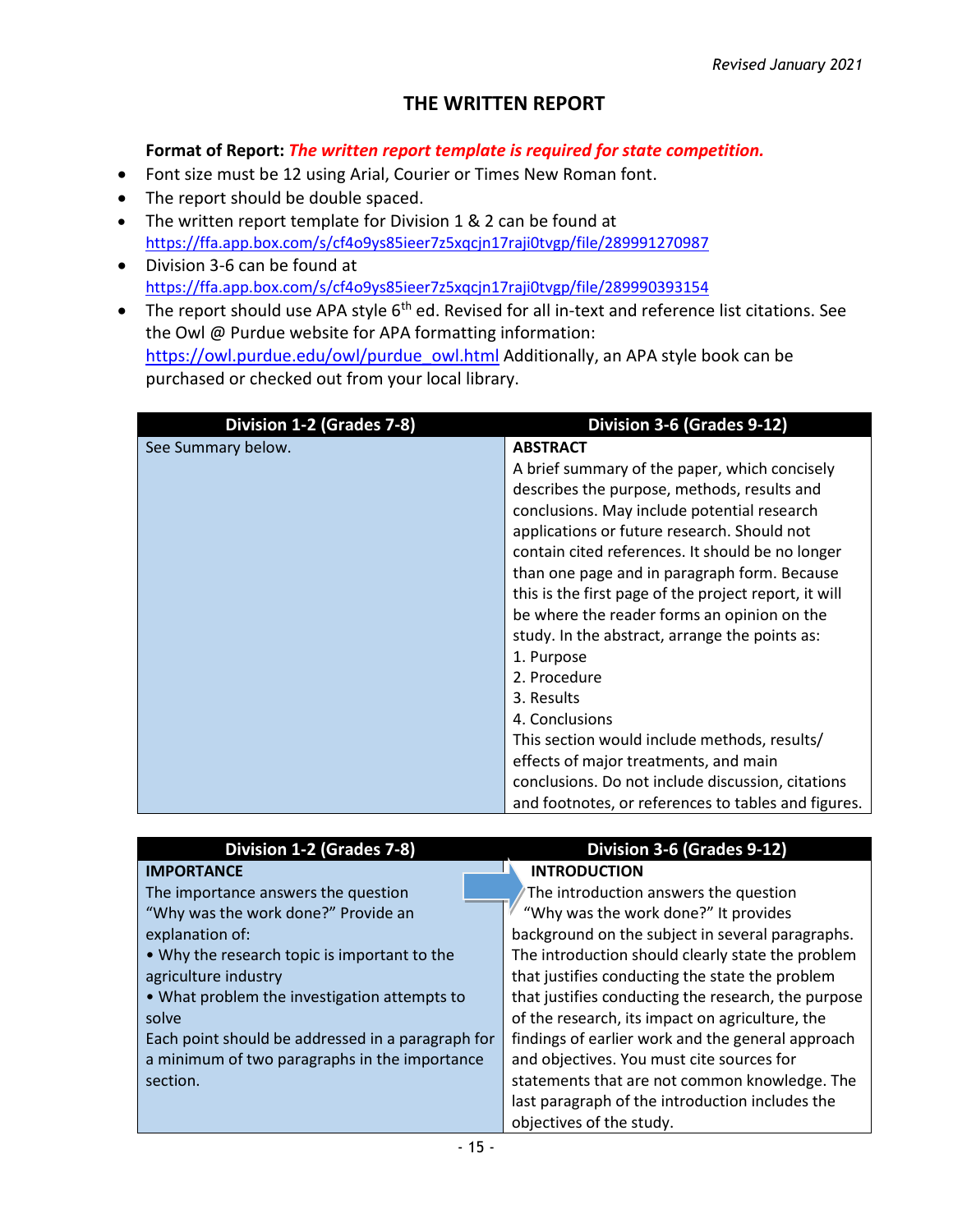#### **OTHER'S WORK**

The other's work section details the information that currently exists concerning the research topic. What other information did the student researcher(s) read before conducting the project? What information did student researcher(s) look up during the investigation? Reference information regarding where the publication was found should be listed, then a brief summary should be written by the student researcher(s) for each publication. Publications could include articles about similar studies, similar research methods, history of the research area and any other items that support the current knowledge base for the research topic.

# **Division 1-2 (Grades 7-8) Division 3-6 (Grades 9-12)**

#### **LITERATURE REVIEW**

 The literature review should detail what information currently exists concerning the research project. Information in the review should be written in APA style and should include publications used for the research. Publications cited could include articles about similar studies, similar research methods, history of the research area and any other items that support the current knowledge base for the research topic and how the project might complement existing information.

| Division 1-2 (Grades 7-8)                           | Division 3-6 (Grades 9-12)                           |
|-----------------------------------------------------|------------------------------------------------------|
| <b>MATERIALS AND METHODS</b>                        | <b>MATERIALS AND METHODS</b>                         |
| This section enables others to reproduce            | A well-written materials and methods                 |
| the results by duplicating the study. Write         | section enables others to reproduce the results      |
| in first person, encompass all materials required   | by replicating the study. Write in past tense, third |
| and explain the study design by sharing the         | person, encompass all materials required, state      |
| technical and experimental procedures used. If      | the hypothesis/research questions and explain        |
| used, any statistical procedures are included here. | the study design by sharing the technical and        |
|                                                     | experimental procedures employed. With               |
|                                                     | fieldwork, describe the study site. Include any      |
|                                                     | statistical procedures employed.                     |

#### **Division 1-2 (Grades 7-8)**

**HYPOTHESIS/ANTICIPATED RESULTS** The student researcher(s) state the hypothesis and/ or anticipated results. What are the expected results of the study?

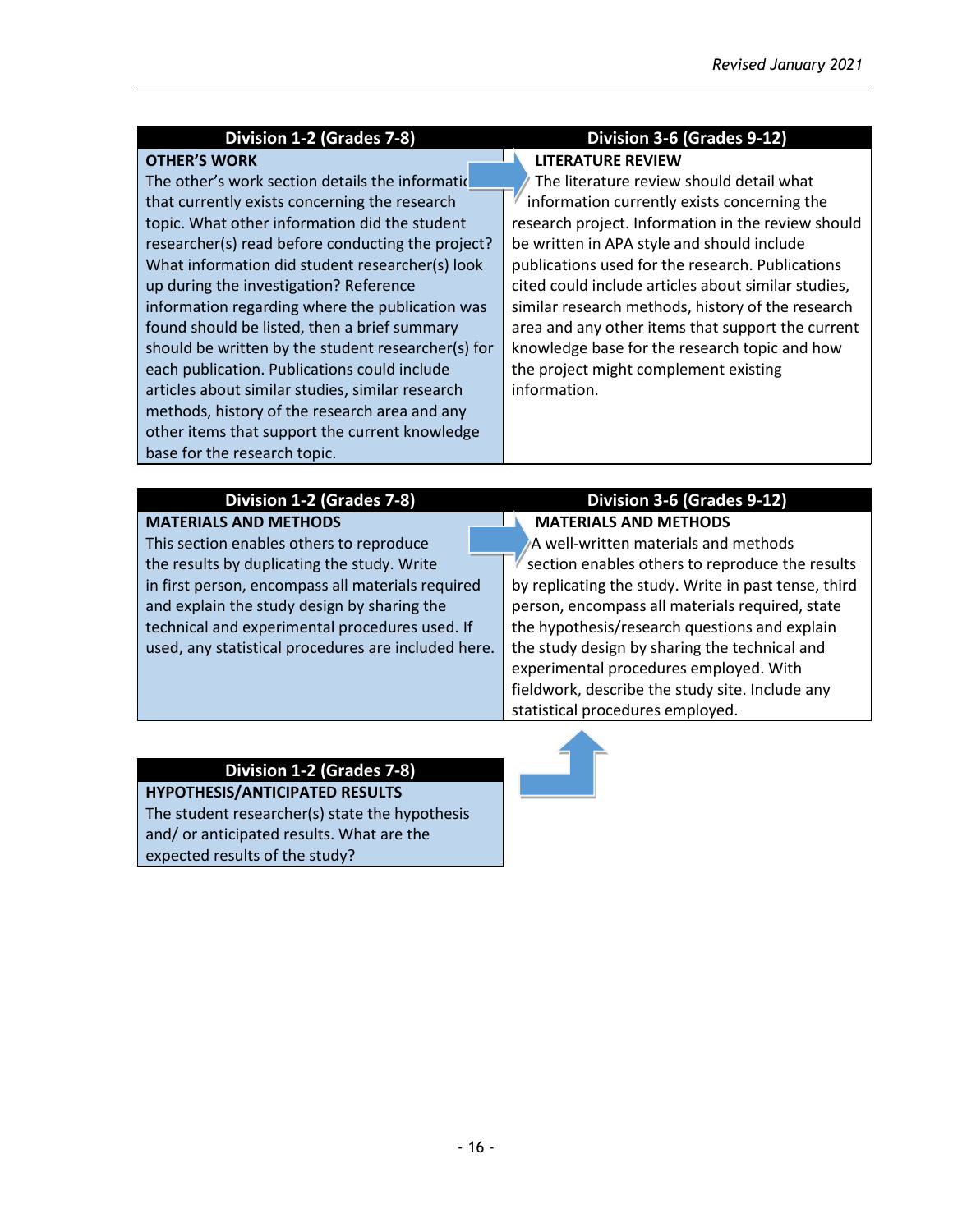#### **RESULTS**

This section is a summary of the results, even i they are not what was

hypothesized. Do not include discussion or conclusions about the data. Tell the reader exactly what was discovered and what patterns, trends or relationships were observed. Decide on the most meaningful way to present the data (tables, figures) and refer to them in the text. Data should be able to stand alone in the form of tables and/or figures. Data should not be added after the state level selection as it may alter the discussion and conclusions.

#### **Division 1-2 (Grades 7-8) Division 3-6 (Grades 9-12)**

**RESULTS** 

 This section is a summary of the results, even if they are not what was hypothesized. Do not include discussion or conclusions about the data. Tell the reader exactly what was discovered and what patterns, trends or relationships were observed. Decide on the most meaningful way to present the data (tables, figures) and refer to them in the text. Data should be able to stand alone in the form of tables and/or figures. Data should not be added after the state level selection as it may alter the discussion and conclusions.

| Division 1-2 (Grades 7-8)                        | Division 3-6 (Grades 9-12)                          |
|--------------------------------------------------|-----------------------------------------------------|
| <b>DISCUSSION</b>                                | <b>DISCUSSION AND CONCLUSIONS</b>                   |
| In this section, the student researcher(s) shoul | In this section, draw conclusions from              |
| include information about the meaning of the     | The results of the study and relate them to the     |
| results, how the results relate to the Other's   | original hypothesis. It is helpful to briefly recap |
| Work section and what impact the study has on    | the results and use them as a foundation for the    |
| the agriculture industry                         | conclusions. If the results were not what was       |
|                                                  | expected, take this opportunity to explain why      |
|                                                  | Give details about the results and observations by  |
|                                                  | elaborating on the mechanisms behind what           |
|                                                  | happened. Tie the study in with the literature, but |
|                                                  | do not hesitate to offer sound reasoning of your    |
|                                                  | own. Discussion should refer to facts and figures   |
|                                                  | in the results section and provide                  |
|                                                  | recommendations for practice and future             |
|                                                  | research. Discussion and conclusions should also    |
|                                                  | address the impact the research has on the          |
|                                                  | agriculture industry.                               |

#### **Division 1-2 (Grades 7-8)**

#### **CONCLUSIONS**

In the conclusion the student researcher(s) should share recommendations on what should be done or what should change as a result of the research. It is helpful to briefly recap the results and use them as a foundation for the conclusions. If the results were not what was expected, take this opportunity to explain why. The student researcher(s) should share what the next steps are to continue the study.

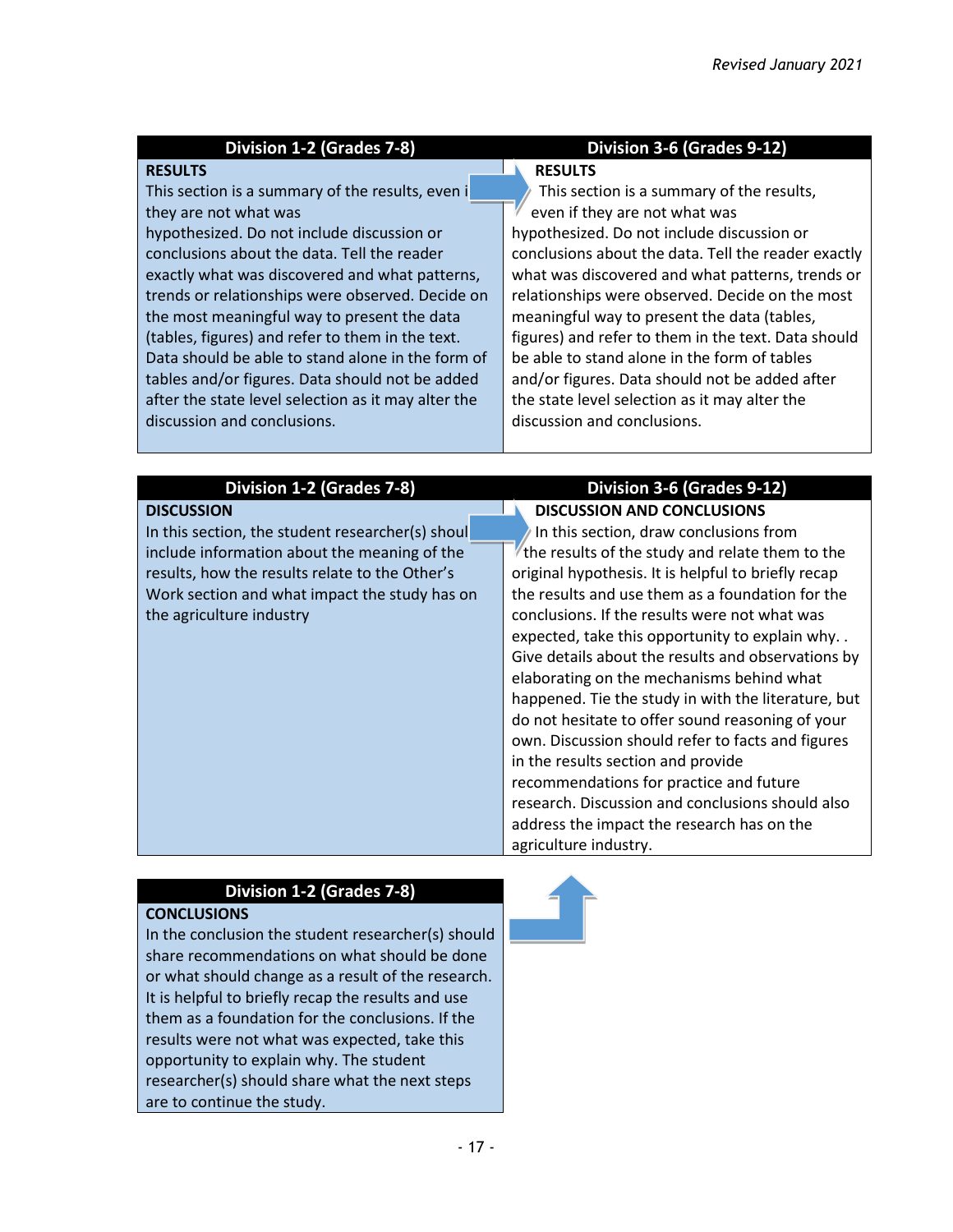| <b>Division 1-2 (Grades 7-8)</b> | Division 3-6 (Grades 9-12)                       |
|----------------------------------|--------------------------------------------------|
| See Other's Work.                | <b>REFERENCES</b>                                |
|                                  | Only significant, published and relevant         |
|                                  | sources accessible through a library or an       |
|                                  | information system should be included. All       |
|                                  | citations in the text must be included in the    |
|                                  | reference section. When information or facts are |
|                                  | used that are not common knowledge, give credit  |
|                                  | to the source of that information by citing a    |
|                                  | reference. Use the APA style recognized citation |
|                                  | system throughout the report.                    |

| Division 1-2 (Grades 7-8)                      | Division 3-6 (Grades 9-12) |
|------------------------------------------------|----------------------------|
| <b>SUMMARY</b>                                 | See Abstract.              |
| The summary should be two to three paragraphs  |                            |
| describing the study conducted. Describes why  |                            |
| the student researcher(s) chose to conduct the |                            |
| study, why the study is important to the       |                            |
| agriculture industry, how the student          |                            |
| researcher(s) conducted the study, what the    |                            |
| student researcher(s) found by conducting the  |                            |
| study, and how the results apply within the    |                            |
| agriculture industry                           |                            |

| Division 1-2 (Grades 7-8)                 | Division 3-6 (Grades 9-12)             |
|-------------------------------------------|----------------------------------------|
| <b>ACKNOWLEDGEMENTS</b>                   | <b>ACKNOWLEDGEMENTS</b>                |
| Acknowledge anyone who helped in any aspe | Acknowledge anyone who helped in any   |
| the project in this section.              | aspect of the project in this section. |
|                                           |                                        |

| Division 1-2 (Grades 7-8)                       |  | Division 3-6 (Grades 9-12)                        |
|-------------------------------------------------|--|---------------------------------------------------|
| <b>SKILL DEVELOPMENT</b>                        |  | <b>SKILL DEVELOPMENT</b>                          |
| The student researcher(s) select three          |  | The student researcher(s) select five appropriate |
| appropriate competencies based on the study     |  | competencies based on the study conducted.        |
| conducted. Two competencies must be from the    |  | Three competencies must be from the study's       |
| study's primary pathway and the third can be    |  | primary pathway and the other two can be from     |
| from any pathway. The student researcher(s)     |  | any pathway. The student researcher(s)            |
| demonstrate skills that are appropriate for the |  | demonstrate skills that are appropriate for the   |
| scope of the project. The project demonstrates  |  | scope of the project. The project demonstrates    |
| application of skill attainment with measurable |  | application of skill attainment with measurable   |
| impact on the overall study.                    |  | impact on the overall study                       |

| Division 1-2 (Grades 7-8)                 | Division 3-6 (Grades 9-12)                       |
|-------------------------------------------|--------------------------------------------------|
| <b>SPELLING/GRAMMAR</b>                   | <b>APA STYLE/SPELLING</b>                        |
| The student researcher(s) should use      | The student researcher(s) should use correct     |
| correct spelling, complete sentences      | spelling, complete sentences, proper grammar     |
| and proper grammar throughout the report. | and appropriate APA style writing throughout the |
|                                           | report.                                          |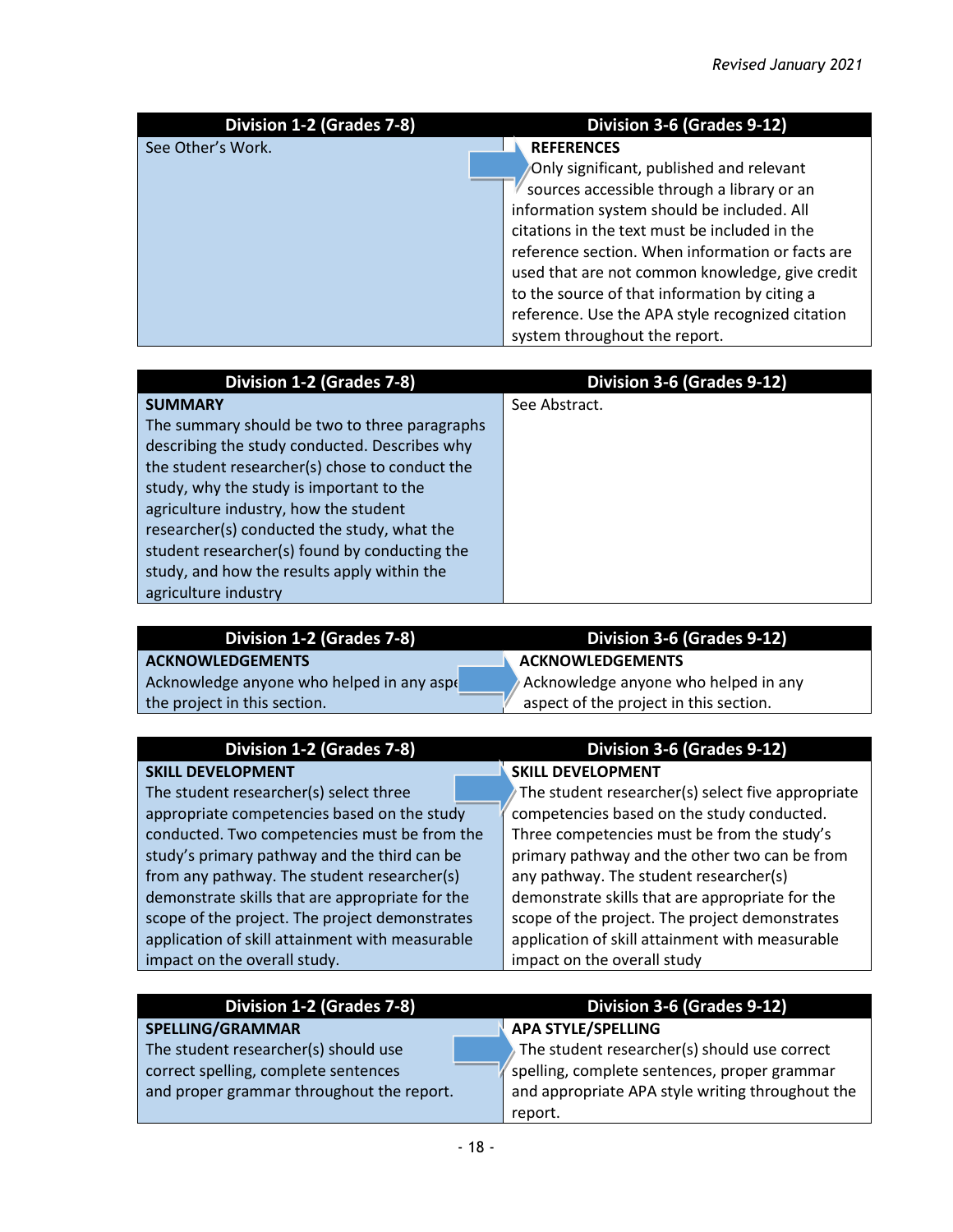

## *Scoring Rubrics*

We will utilize the rubrics and score sheets from the National FFA Organization in an effort to best prepare our students for this event. The [rubrics and score sheets can be found at this link.](https://ffa.app.box.com/s/jh04battc5mth38o897p4r9outj32dlk)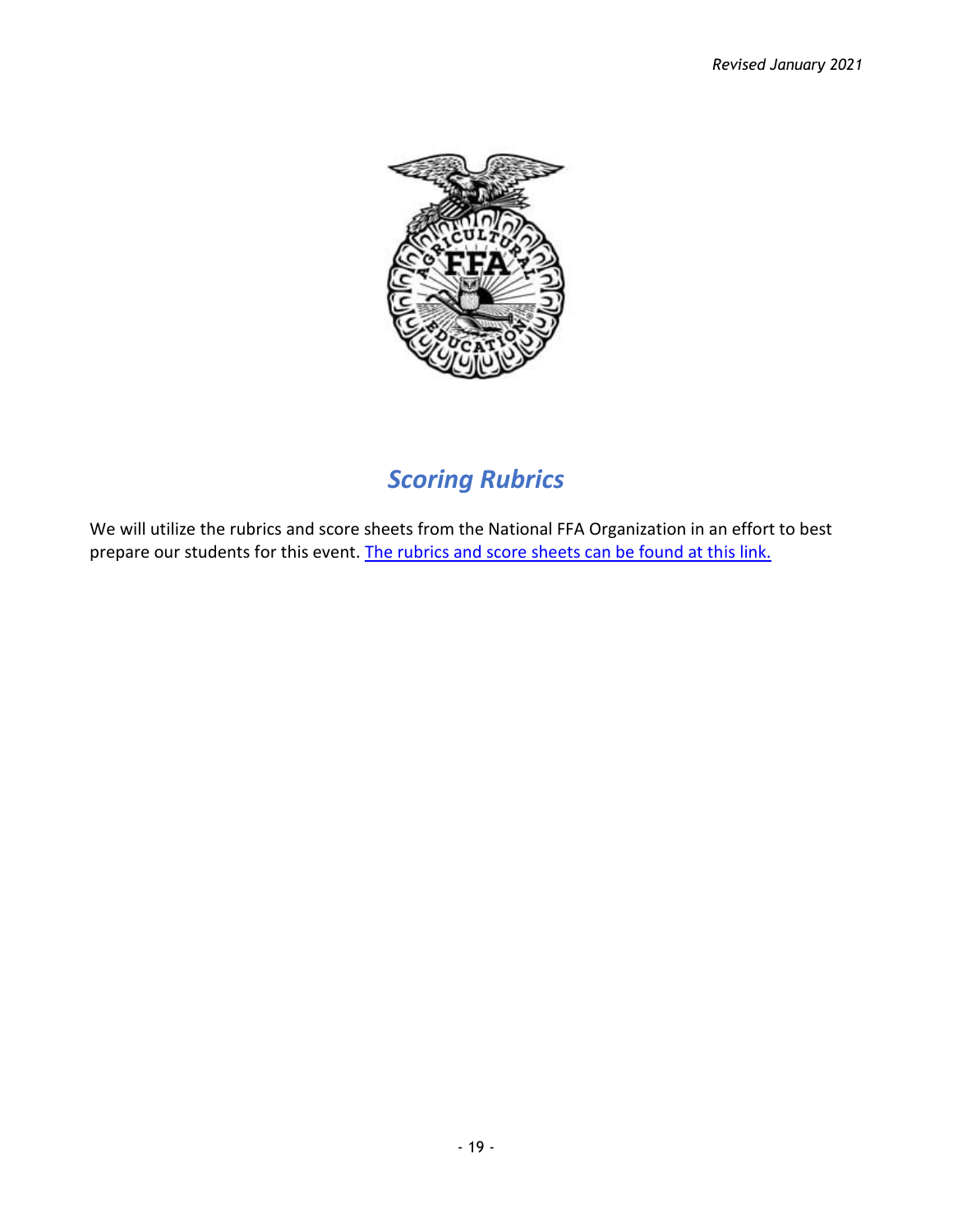

# *Information for National Finalists*

To be named a National Finalist Entry for the Illinois FFA Agriscience Fair, student(s) must be selected as the top project in their Division/Category, and submit their national application and written report online to the National FFA Organization.

Illinois Association FFA Staff will declare Illinois FFA's National Entries to the National FFA Organization and provide state approval. After the entries are declared on-line by state staff, students must be certified on the National Agriscience Fair Application on the Advisor Approval Tab on the advisor's dashboard when logged in on the National FFA Website by July 1st.

If student projects are selected as one of the Top 10 in their respective category during pre-qualifying national judging, they will be invited to compete at the National Agriscience Fair during the National FFA Convention in the fall.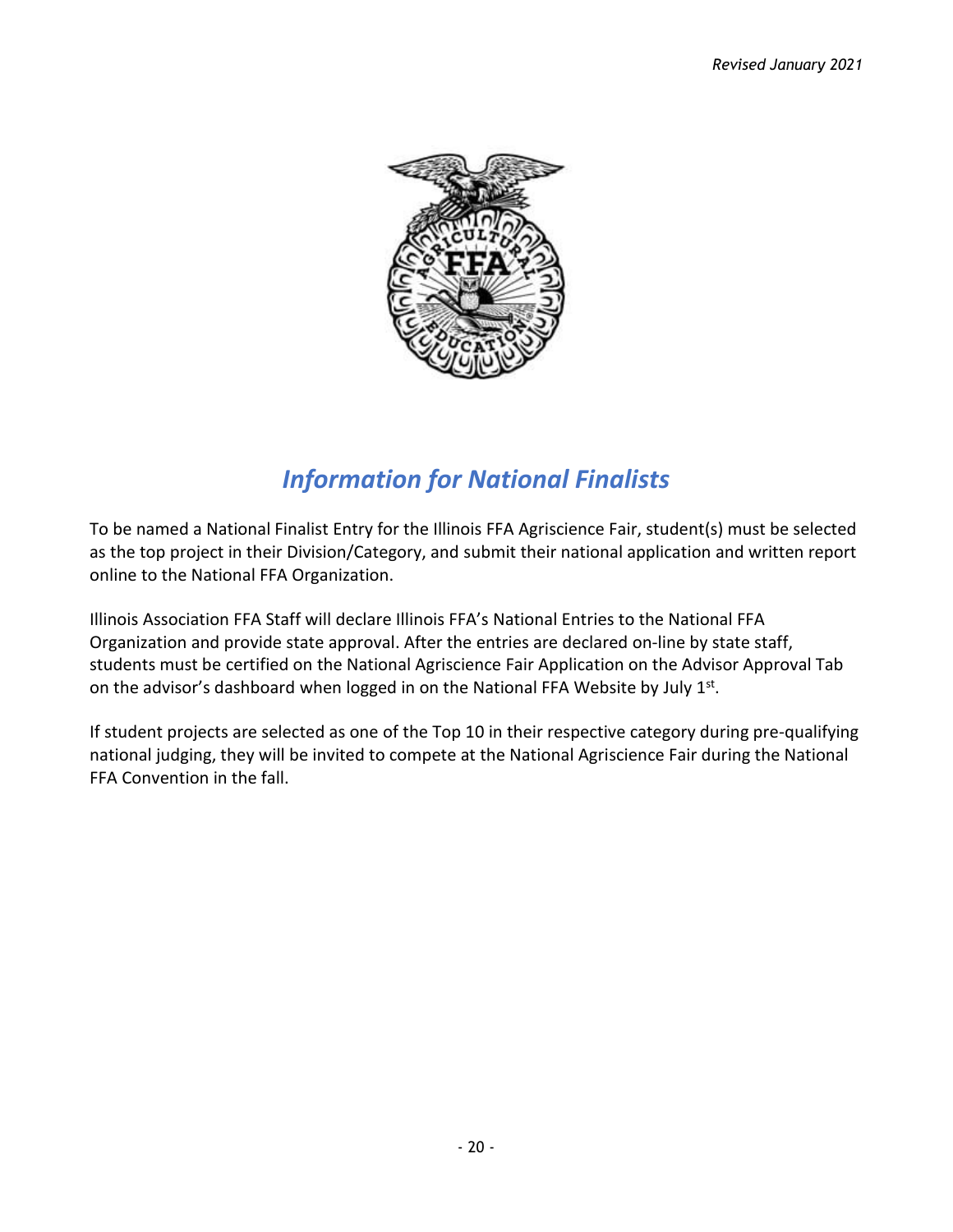

# *Literature Review Sources Helper*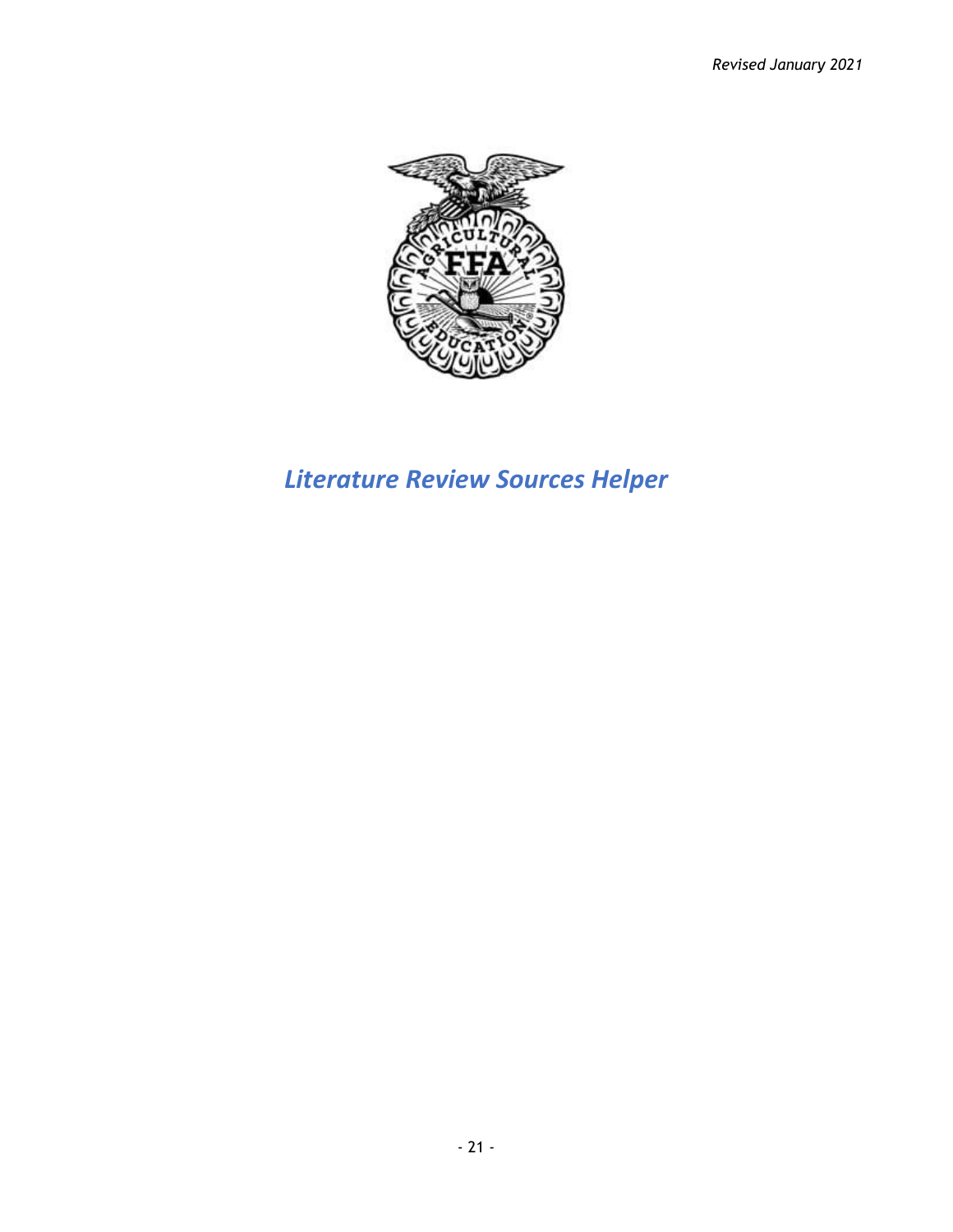#### **Types of Resources for Literature Reviews**

#### **Primary Sources**

Primary resources contain first-hand information, meaning that you are reading the author's own account on a specific topic or event that s/he participated in. Examples of primary resources include scholarly research articles, books, and diaries. Primary sources such as research articles often do not explain terminology and theoretical principles in detail. Thus, readers of primary scholarly research should have foundational knowledge of the subject area. Use primary resources to obtain a first-hand account to an actual event and identify original research done in a field. For many of your papers, use of primary resources will be a requirement.

Examples of a *primary source* are:

- Original documents such as diaries, speeches, manuscripts, letters, interviews, records, eyewitness accounts, autobiographies
- Empirical scholarly works such as research articles, clinical reports, case studies, dissertations
- Creative works such as poetry, music, video, photography

#### **Secondary Sources**

Secondary sources describe, summarize, or discuss information or details originally presented in another source; meaning the author, in most cases, did not participate in the event. This type of source is written for a broad audience and will include definitions of discipline specific terms, history relating to the topic, significant theories and principles, and summaries of major studies/events as related to the topic. Use secondary sources to obtain an overview of a topic and/or identify primary resources. Refrain from including such resources in an annotated bibliography for doctoral level work unless there is a good reason.

Examples of a *secondary source* are:

• Publications such as textbooks, magazine articles, book reviews, commentaries, encyclopedias, almanacs

#### **Academic Resources**

Academic resources, such as journals, academic books, and dissertations, undergo a formal evaluation process before publication. The peer review process is used by most scholarly journals, such as the *New England Journal of Medicine*. This helps to ensure high quality information and accuracy of results. Peer reviewed simply means that the manuscript has been reviewed by experts in the field. Scholarly peer reviewed work and other published research (dissertations, scholarly books, etc.) attempt to add to the body of knowledge. That said, even though an scholarly article has been peer reviewed, it is still important that you critically evaluate it yourself, as some journals differentiate in acceptance standards.

Remember that most of your resources for University work should be scholarly RESEARCH articles. A scholarly journal has additional sections like any other journal: editorials, book reviews, news, letters, etc. These resources are not considered research articles, even though they are published in a scholarly/peer reviewed journal. You will want to make sure that you are focusing your efforts primarily on the original, research-based articles.

Characteristics of scholarly studies:

- Reference/bibliographic list
- Defined research question(s)
- Qualitative, quantitative, or mixed research method
- Sample(s) gathered from population
- Uses of measurement instrument to gather data
- Literature review
- Inferences made from findings
- Usually more than a single author
- Scholarly, academic language
- High page count
- Tables and figures of findings